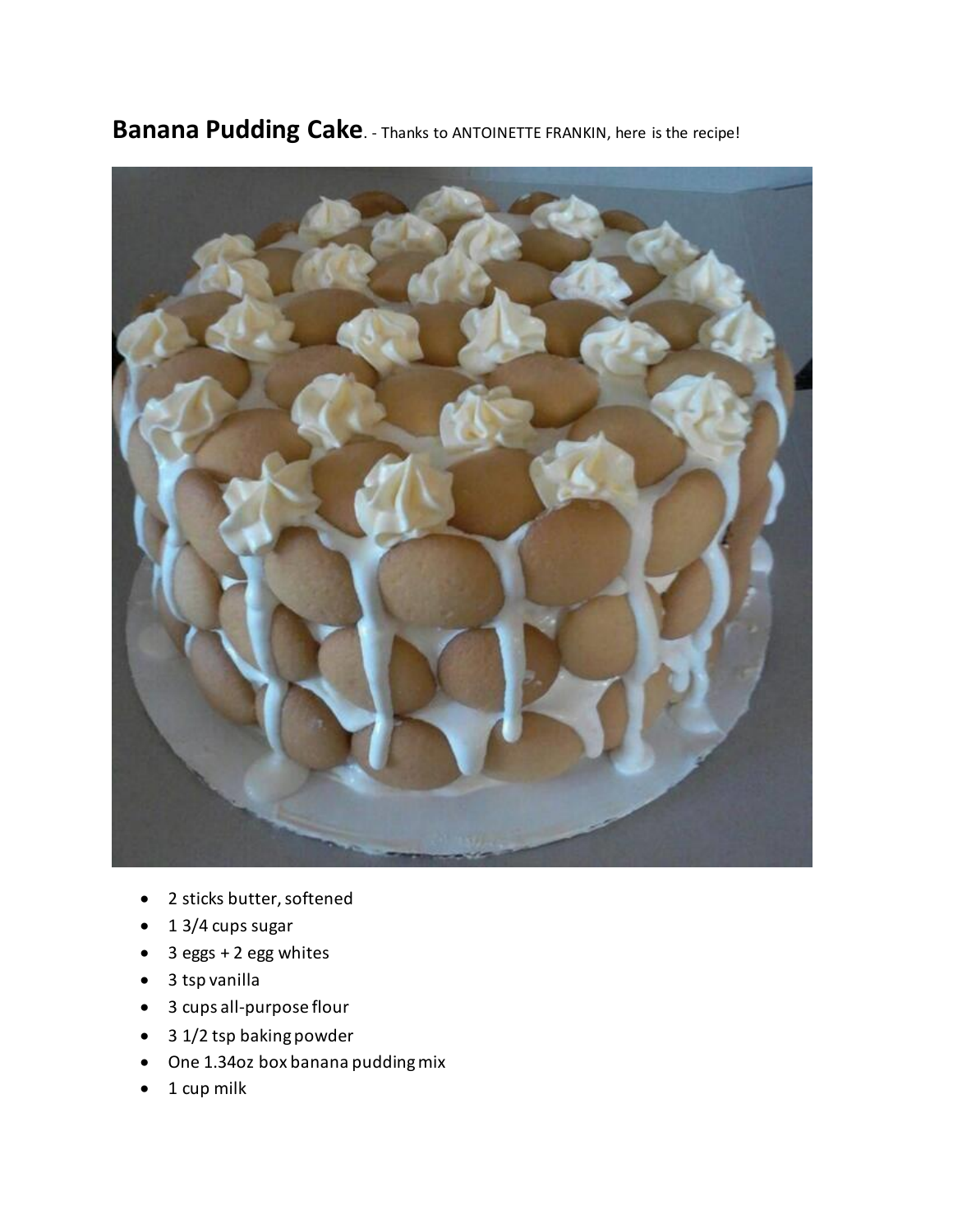Filling: Whisk together the following ingredients and refrigerate until assembling cake (10 minutes).

- One 1.34oz box vanilla pudding mix
- $\bullet$  1 1/4 cups milk
- 1 cup Cool Whip (or whipped cream)

To brush on layers: Mix together the following:

- 1 Tbsp sweetened condensed milk
- 1 Tbsp milk

You'll also need:

- 2-3 medium ripe bananas
- 3-4 cups Cool Whip for frosting

## **Step 1: Make the cake**

Preheat oven to 350 F. Prep three 8″ round pans by lining the bottom only with parchment paper. Cream butter and sugar until light and fluffy. Slowly beat in eggs and egg whites, one at a time. Beat in vanilla until well combined.

In a separate bowl, combine flour, baking powder, and pudding mix. Add into wet ingredients in three separate additions, mixing until just combined. Don't over mix!

Stir in milk until combined. Divide batter and pour into pans. Bake 22-25 minutes or until cake is golden and beginsto pull away from sides of pans.

Allow cake to cool 15 minutes in pan. Loosen and remove from pan. Allow to cool another 1-2 hours on a wire rack.

## **Step 2: Begin layering**

Level each cake. Place first layer on cake plate. Brush with a little milk mixture.

Line banana slices on top of cake. Spread 1/3-1/2 of the filling mix on top of bananas.

Place next cake layer on top of filling. Repeat with milk mix, filling, and final layer.